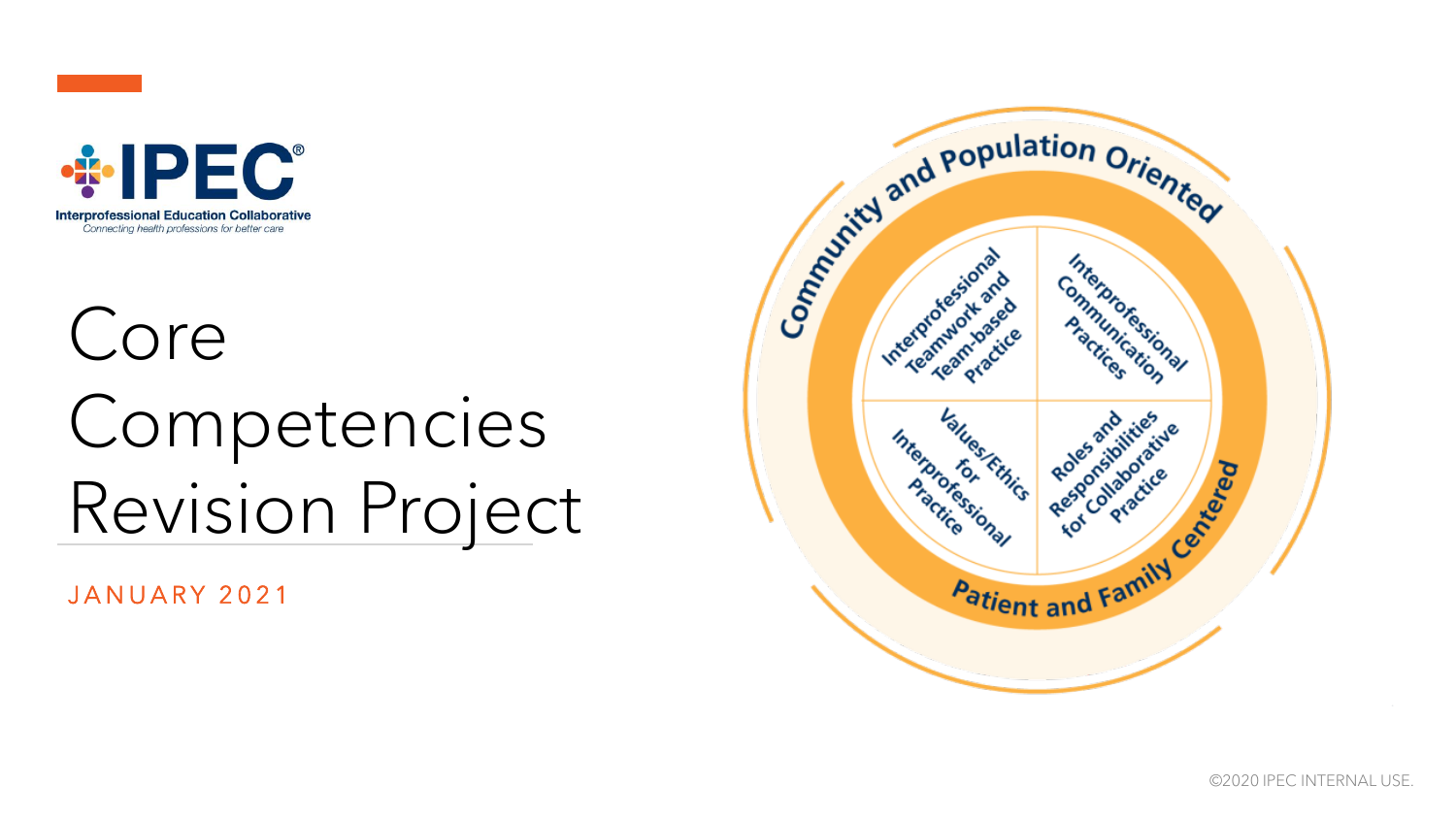# **2011 IPEC Competencies**

Interprofessional Ethics and Values

Roles and Responsibilities

Interprofessional Communication

Teams and Teamwork

Source: Interprofessional Education Collaborative Expert Panel. (2011). Core competencies for interprofessional collaborative practice: Report of an expert panel. Washington, D.C.: Interprofessional Education Collaborative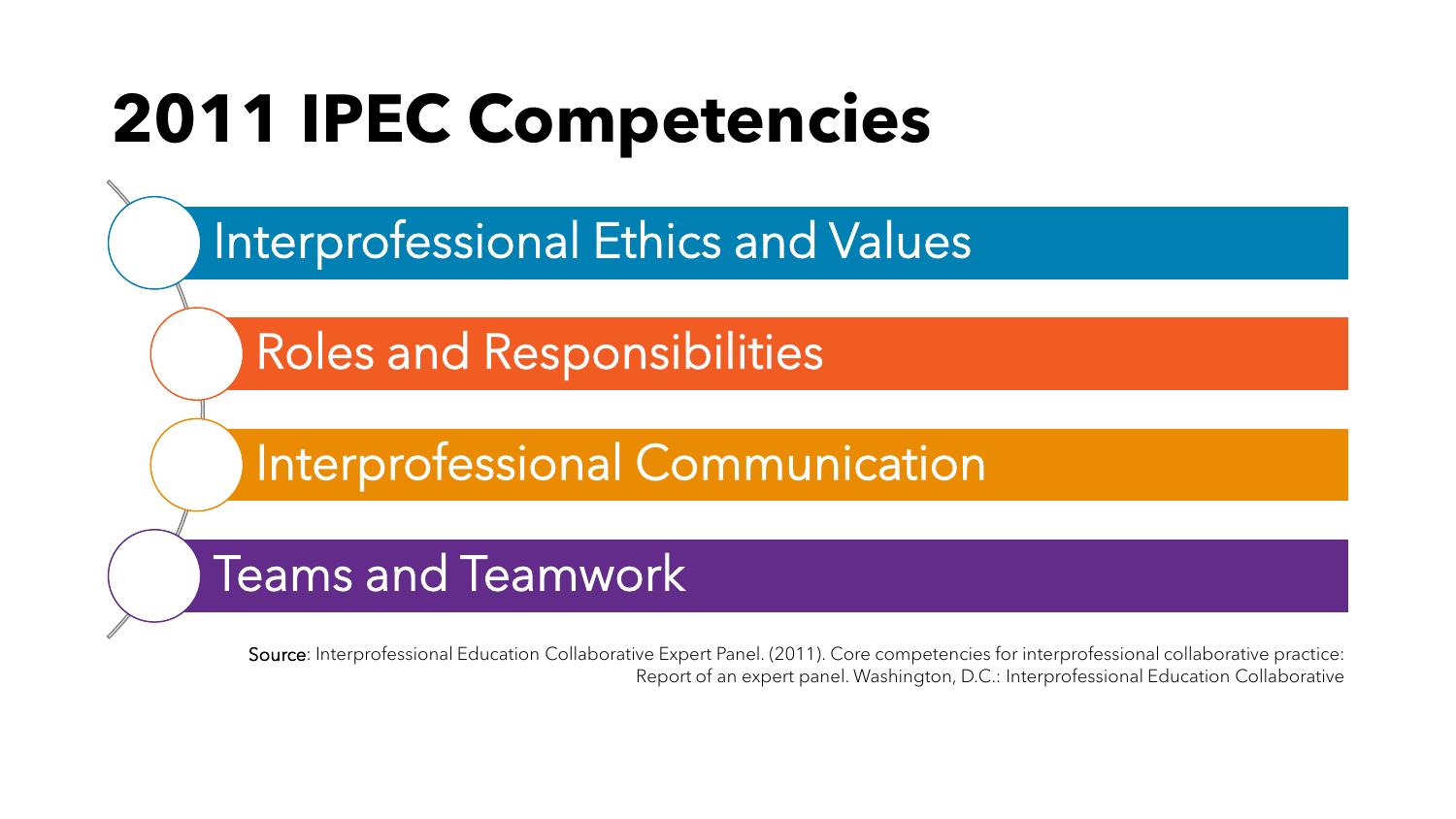# **IPEC Competencies Revision Team**

#### **LEADERSHIP GROUP**

(Board of Directors) Approves priorities & strategic direction.

#### **ADVISORY GROUP**

(Planning Committee + Volunteers/Staff) Oversees project & provides strategic guidance.

### **WORKING GROUP**

(Volunteers/Staff) Engage in revisioning process; Submit recommendations & other input.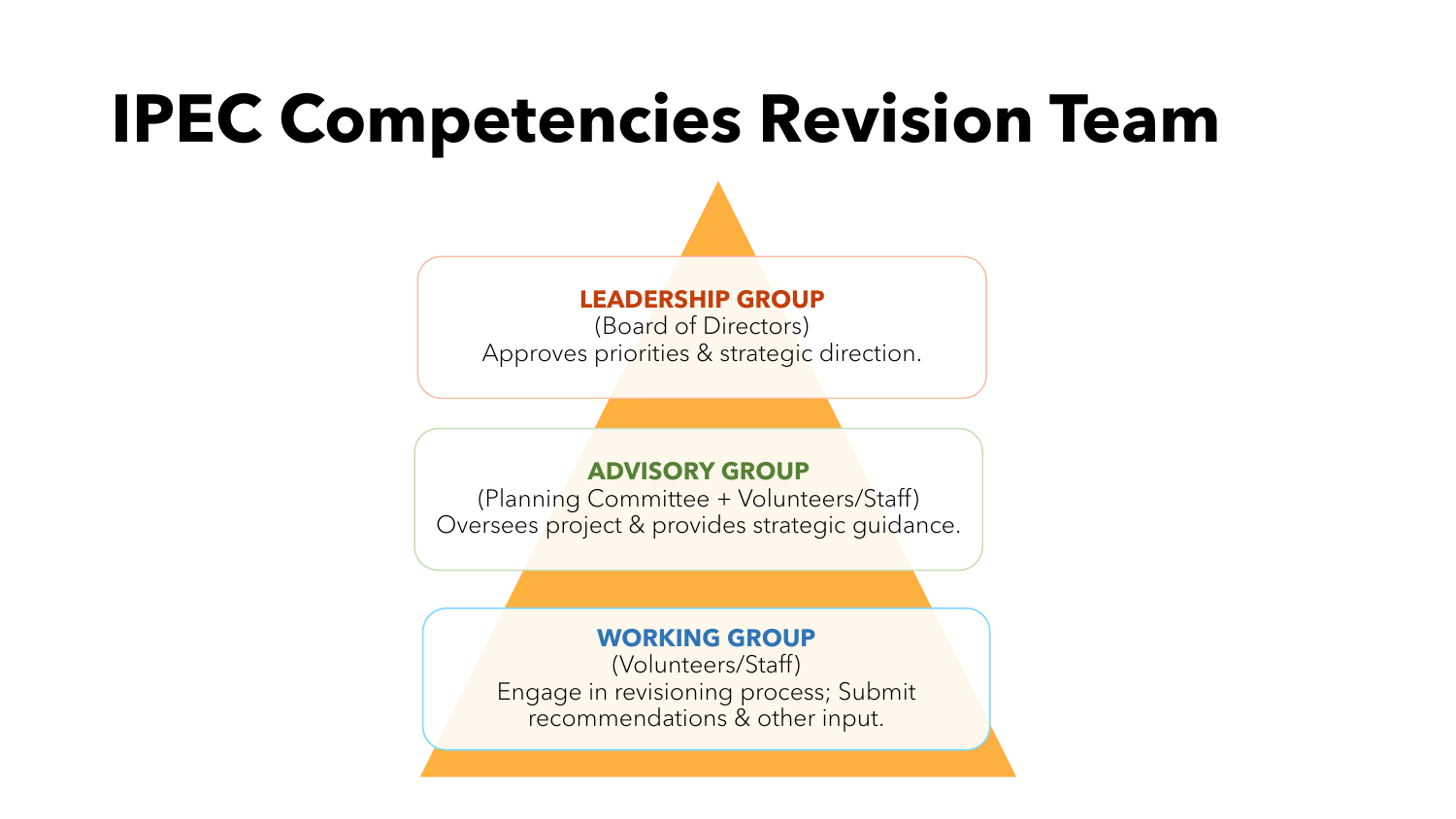

## **Phases, Products & Rotating AG Chairs**

|                         | <b>Charters &amp; Scope of Work</b><br><b>Selection of WG Members</b>            | <b>Lisa</b> | Dec 2020 - Jun 2021                     |
|-------------------------|----------------------------------------------------------------------------------|-------------|-----------------------------------------|
|                         |                                                                                  |             |                                         |
| $\overline{\mathbf{2}}$ | <b>Virtual Town Hall Series and Focus Group Calls</b>                            | <b>Mark</b> | <b>Jun - Aug 2021</b>                   |
|                         |                                                                                  |             |                                         |
| 3                       | <b>Draft of Updated 2023 CC &amp; Report</b>                                     | Liz         | Sep 2021 - Apr 2022                     |
|                         |                                                                                  |             |                                         |
|                         | <b>Modified 2023 CC &amp; Report with Multiple</b><br><b>Rounds of Edits</b>     | <b>TBD</b>  | <b>Apr - Sep 2022</b>                   |
|                         |                                                                                  |             |                                         |
| 5                       | <b>Formatted 2023 CC &amp; Report</b><br><b>Approval of 2023 CC &amp; Report</b> | <b>TBD</b>  | <b>Oct - Nov 2022</b>                   |
|                         |                                                                                  |             |                                         |
| $\bullet$               | <b>Release of Final 2023 CC &amp; Report</b><br><b>Tracking of Impact</b>        | <b>TBD</b>  | <b>Nov - Dec 2022</b><br><b>Ongoing</b> |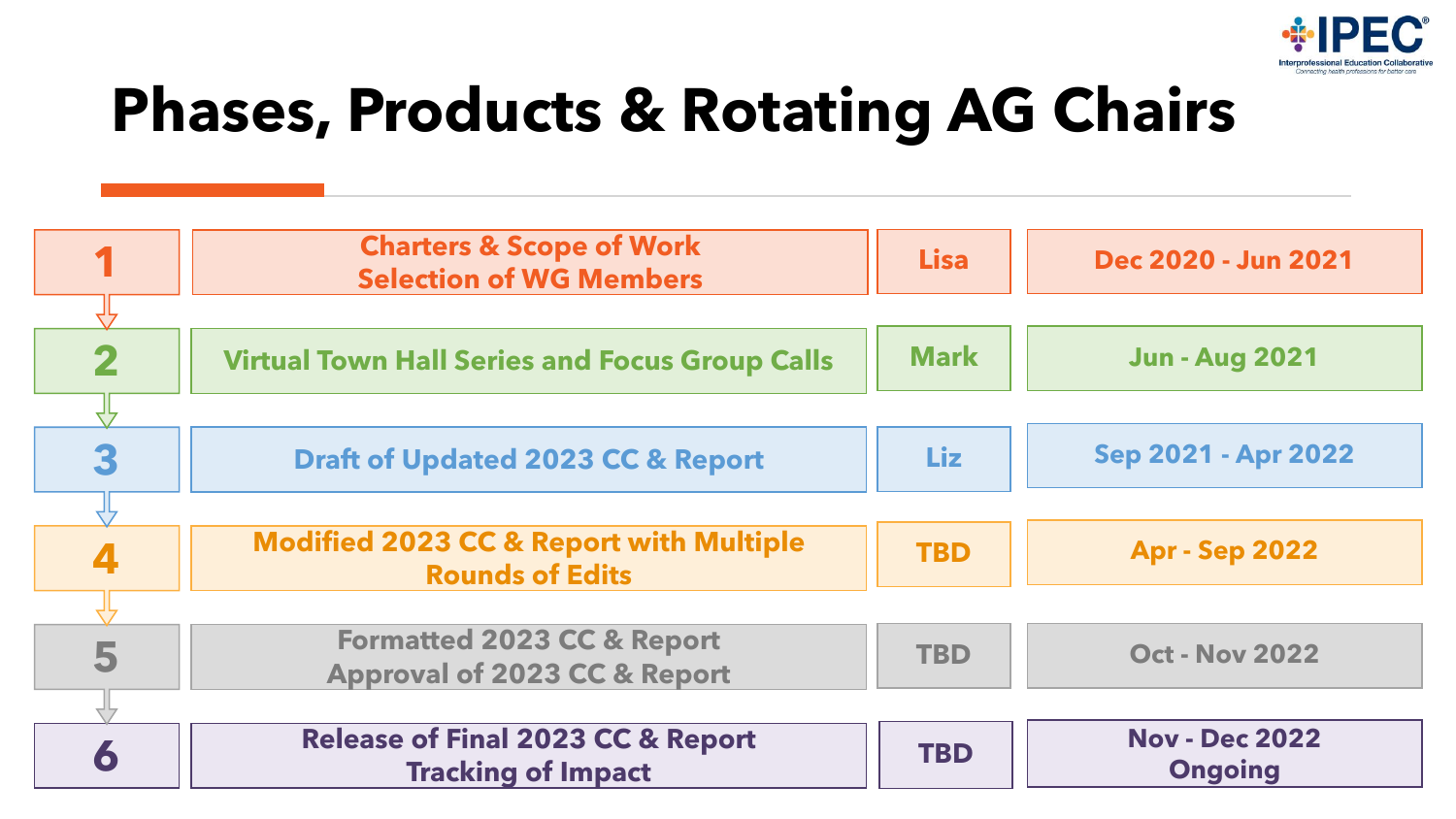

## **Next Steps**



### **Jan 26**

Present CCR proposal and nominations process at Winter Council Meeting

### **Feb 1 - Mar 8**

Receive

nominations

for WG

members

## **Apr 12**

**Notify** candidates of WG selection

### **June 1**

Convene Working Group and Launch Program (16 month commitment)